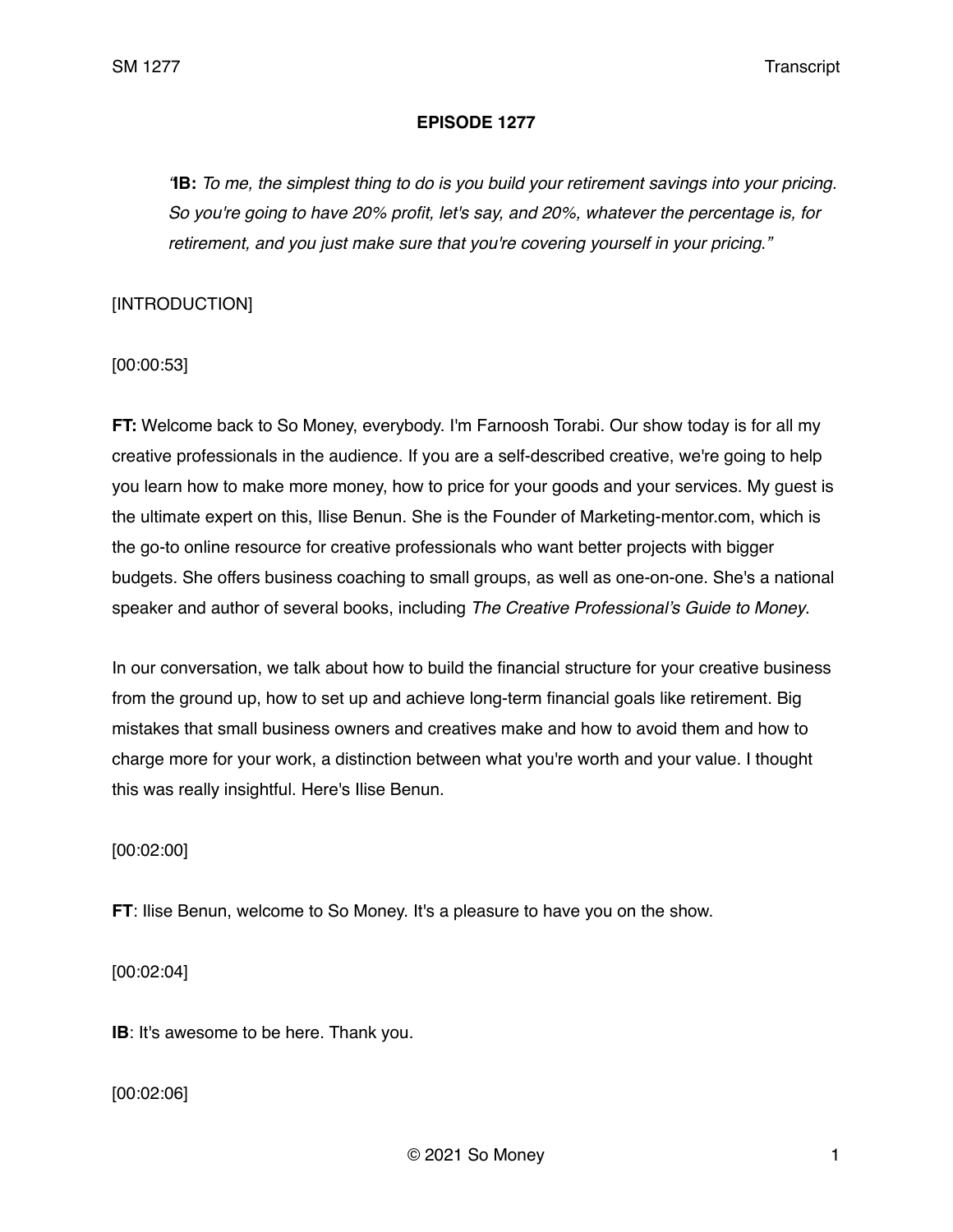**FT**: We were just saying before we were live, that it's an embarrassment of my end how long it's taken me to have you on the show, knowing how so needed your advice is. I will tell you that people do write in. I feel like when one person writes something, it's probably echoing 10 or 20 or 1,000 people's opinions. It's a common thing, and this is listeners. They'll say, "I want to learn how to manage money but I am a creative. I am an artist. How do I price my goods and services? Or how do I create structure so that I don't fall into this perpetual like paycheck-topaycheck trap, feast or famine?"

I think that this is so needed, especially now, this advice, as so many of us are transitioning out of the workplace into new adventures. A lot of us may be finally wanting to claim that creative life, that creative profession. All this to say, we're so honored to have you and to share your advice. Maybe we should start, though, Ilise, by understanding how you understand creatives. Who are these people? When you're talking to a room, and I know you are a multinational speaker and you've written seven books, who's your audience? Who are the creatives that we are talking about?

#### [00:03:26]

**IB**: Yeah. So I like to let creatives self-define, number one. But in general, they are people marketing creative services and not fine artists because selling and marketing fine art is something totally different. But when it comes to commercial services, often B2B, business to business, but sometimes B2C as well, people like designers, web designers, graphic designers, all sorts of designers, any kind of designer truthfully, and copywriters, and all sorts of writers, although not novelists, that falls into the fine art world in my mind. But also, actually more and more coaches and consultants and people essentially marketing services that they feel are creative and where they bring their creativity to their client and their process. So that's why I say if you feel creative, then I can help you.

[00:04:28]

**FT**: All right. Now, I've done a few episodes on this, touching on this, and it seems like a recurring theme, as far as what some of the financial blocks are for this population, is that we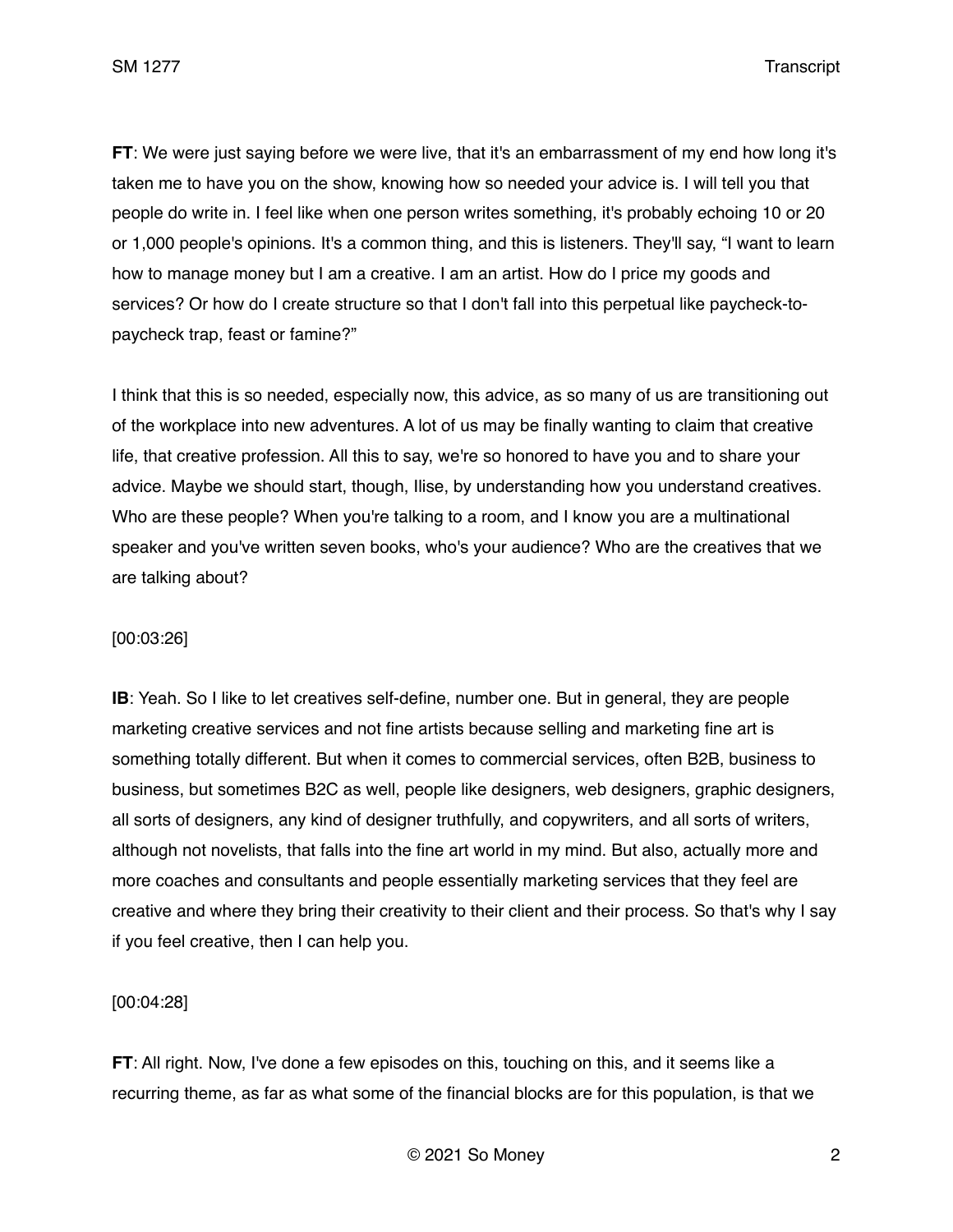often correlate this idea of artistry to like the starving artist, right? I mean, forget the fact that the education is just not there for everybody but particularly artists, but there is this. I don't know.

[00:04:57]

**IB**: It's a myth.

[00:04:59]

**FT**: It's a myth, right. It's wrong. I want to like put an end to it, but it seems like it's still an ongoing thought process.

[00:05:07]

**IB**: Absolutely. So I see it as a myth, and the myth is I don't do numbers. I'm not good with numbers. I can't handle. Then there's this like slimy aspect of selling also and where money almost taints any kind of creative process. People really have these internal struggles about what they will allow themselves to do and how it feels to do it. So what I try to teach is how to get good at the money conversation, especially, and bring your creativity to the money conversation. So I try to remove that barrier that people put. It's self-inflicted. It's self-imposed like, "I can do this but I can't do that." No. I think if you learn, you could probably learn to do it and learn to do it well and with creativity.

[00:05:58]

**FT**: Can you give us a quick and dirty on that? I think that's so important and I'm sure everyone listening is like, "That's the part." I mean, because it's also the first step. You can't do anything else until you get over this block.

[00:06:09]

**IB**: Right. By quick and dirty, you mean like how do you get over that block?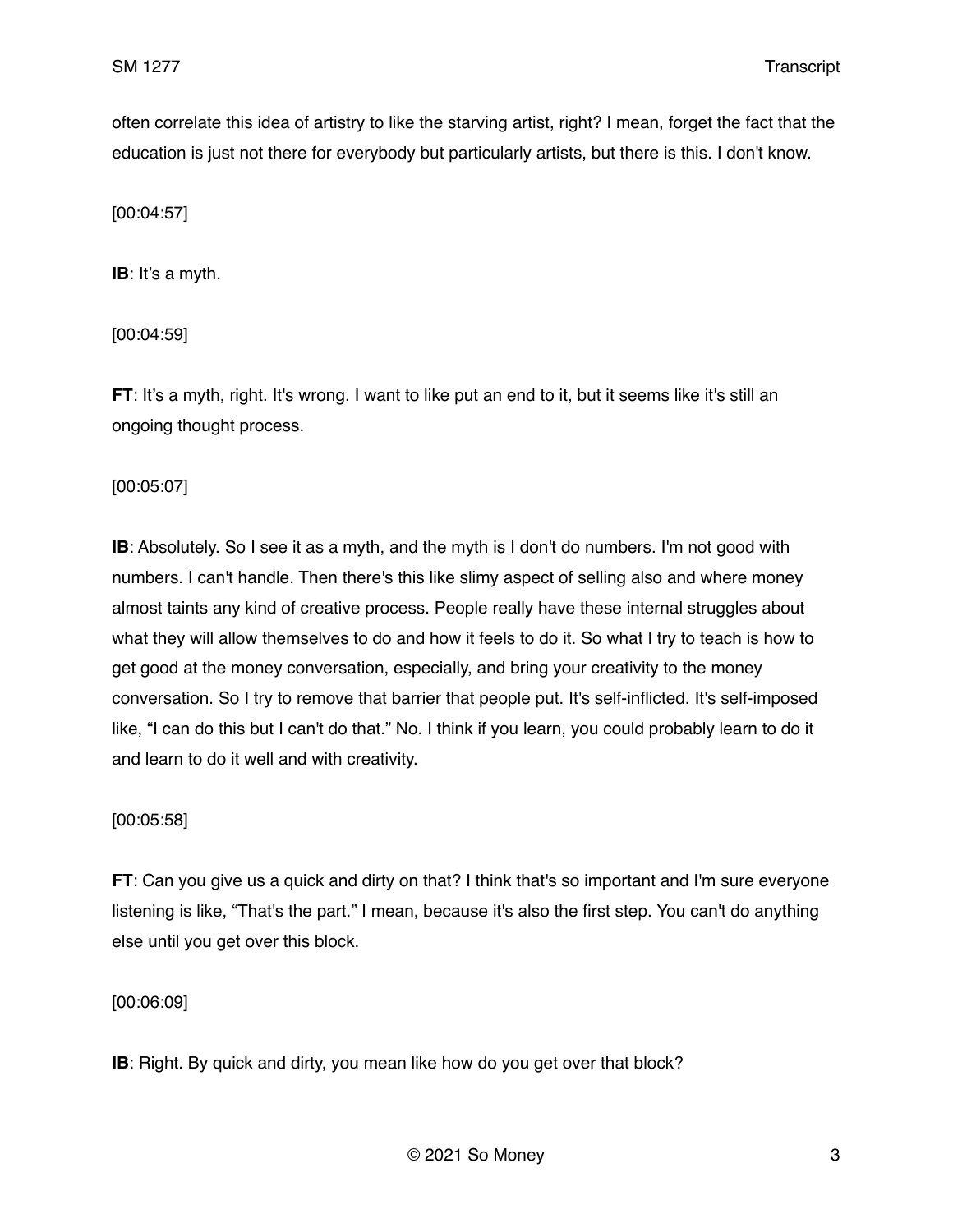# [00:06:14]

**FT**: Yeah. What are the affirmations? Or what is the thing that I'm writing down, and what am I reminding myself?

## [00:06:21]

**IB**: Actually, you know what? It's not about that at all. It's about practicing and experimenting and making mistakes and losing money for a while until you can't handle losing money anymore. You're going to, "You know what? I'm going to ask for more. I'm going to double it this time. I'm not going to give the lowest number because that's all I feel confident enough to give. I'm going to go high and then I'm going to see what happens. And if I lose it, then that's my expensive lesson. But next time, I will learn how to do it better."

I think that's the part also people are looking for, the affirmations and the thing to say to themselves. That's not my strategy at all. I'm like just try something. We don't know if it's right. There's no right way to do this, but you have to find your own way.

[00:07:09]

**FT**: At the same time, though, is there a way to measure your worth against other peers? I mean, it's much simpler if you work at a company. You can go to salary.com and understand what others in there in your similar profession are earning. But what if you're an artist? What is a shorthand for figuring this out so that you don't have to lose a lot of money first to land at that number?

## [00:07:33]

**IB**: Right. I'm not even suggesting you have to lose money first. But that is often what happens because people start too low because they're afraid. But, number one, I don't think it's possible to measure worth. I make a distinction between worth and value, right? Worth is intrinsic, and it's totally subjective. Value is also subjective, but it depends on the prospect. So the value to one person or one company versus the other is totally different. So even if there were a going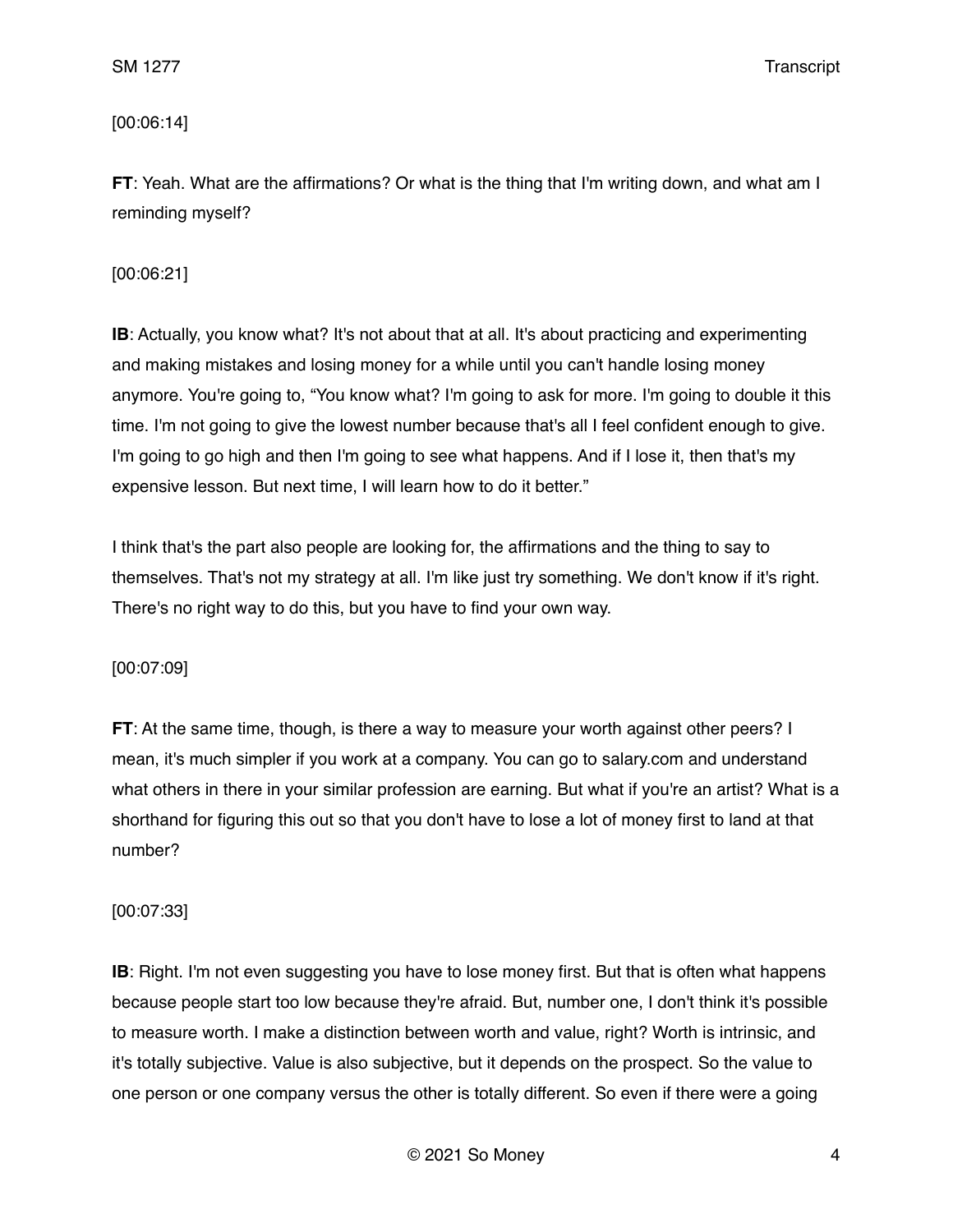rate for a website to be designed, for example, which there's not, right? Some people charge \$500. Sometimes, some people charge 500,000. Those are two different websites, obviously. But I think that you have to gauge the value in each money conversation before you put any numbers on the table to see what each prospect values. Then you present numbers so that you can figure out, well, what can they afford and what is it worth to you.

### [00:08:40]

**FT**: Yes. Oh, this is brilliant, the distinction between worth and value. It not only takes the pressure off of yourself to go through that, what am I worth. Self-worth is net worth. Then that whole mess. But value, putting yourself in the position of the buyer or the client and understanding what they're extracting from this service and how this is going to be meaningful to them. It's going to ultimately be a more compelling convincing case when you present it in that way, when you frame it that way to the client, as opposed to, "Well, this is what I'm worth. This is how my services are going to help you with X, Y, and Z."

### [00:09:24]

**IB**: Do whatever you're trying to do, and that's what we need to figure out together. Then I will give you a price that meets that value basically.

#### [00:09:33]

**FT**: So what I'm understanding then is that a lot of this exercise and pricing strategy is, yes about what you're bringing to the table. But you really have to understand the client and what they're hoping to achieve. It's a reach. You have to embody that mindset of that client, and every client is going to be different. So this is perhaps the work that gets overlooked often.

## [00:09:57]

**IB**: Yeah. When you say embody the mindset of the client, I mean, you have to ask them the questions about what they value.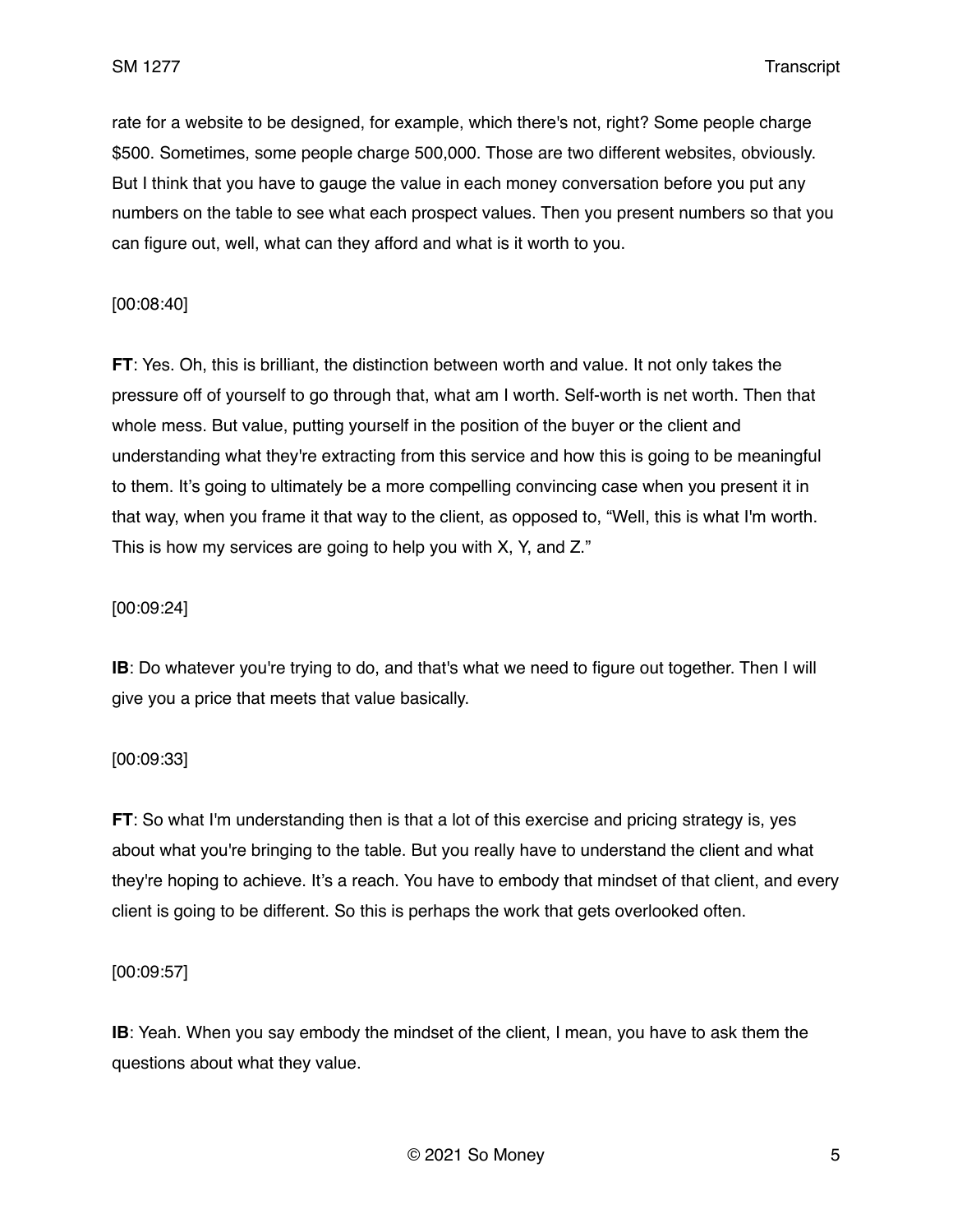### [00:10:05]

**FT**: Right. Don't imagine what they want. Ask them.

#### [00:10:06]

**IB**: Don't imagine, right? That's the money conversation. You ask them, "Well, what are you making your decision on? Are you more concerned about turning this around quickly, which a lot of people are these days, and less concerned about quality? Or do you want to take the time it's going to take for me to do the best possible job I can? And that may cost a little more, but it will be better than this not quite as high quality that I can do for tomorrow."

#### [00:10:35]

**FT**: Let's talk also about structure, Ilise, because this is also a very counter to what a lot of people in the traditional workplace experience, which is that they get paid every two weeks or every month. There's a cadence and there's an expectation, and so you can work around that. That's very important. With the creative space, with the artist space, it's not so defined. In fact, it could be months before you get paid, or it just depends. So how do you build a business around something that is so unpredictable, which is cash flow?

#### [00:11:09]

**IB**: You have to control your cash flow, number one, and that means you have to have terms and policies as any business would that says, "Well, to begin this project, I need 50% upfront," or, "I need 30%," whatever the number is that you negotiate with the client or the prospect that they can live with to. Then you also have to know I need X type of project at X dollars every month to earn my not and over and above that to make a profit. Then you have to build your marketing and your pipeline in such a way that you know that if you put out five proposals, you're going to get two or three of them. I hope you don't get all of them because that means your prices are too low, right? But you're going to get two or three of them. That means you have to have X number of prospects in your pipeline who are going to convert to the proposal process, who are going to convert to the client process. That's the foundation of the business.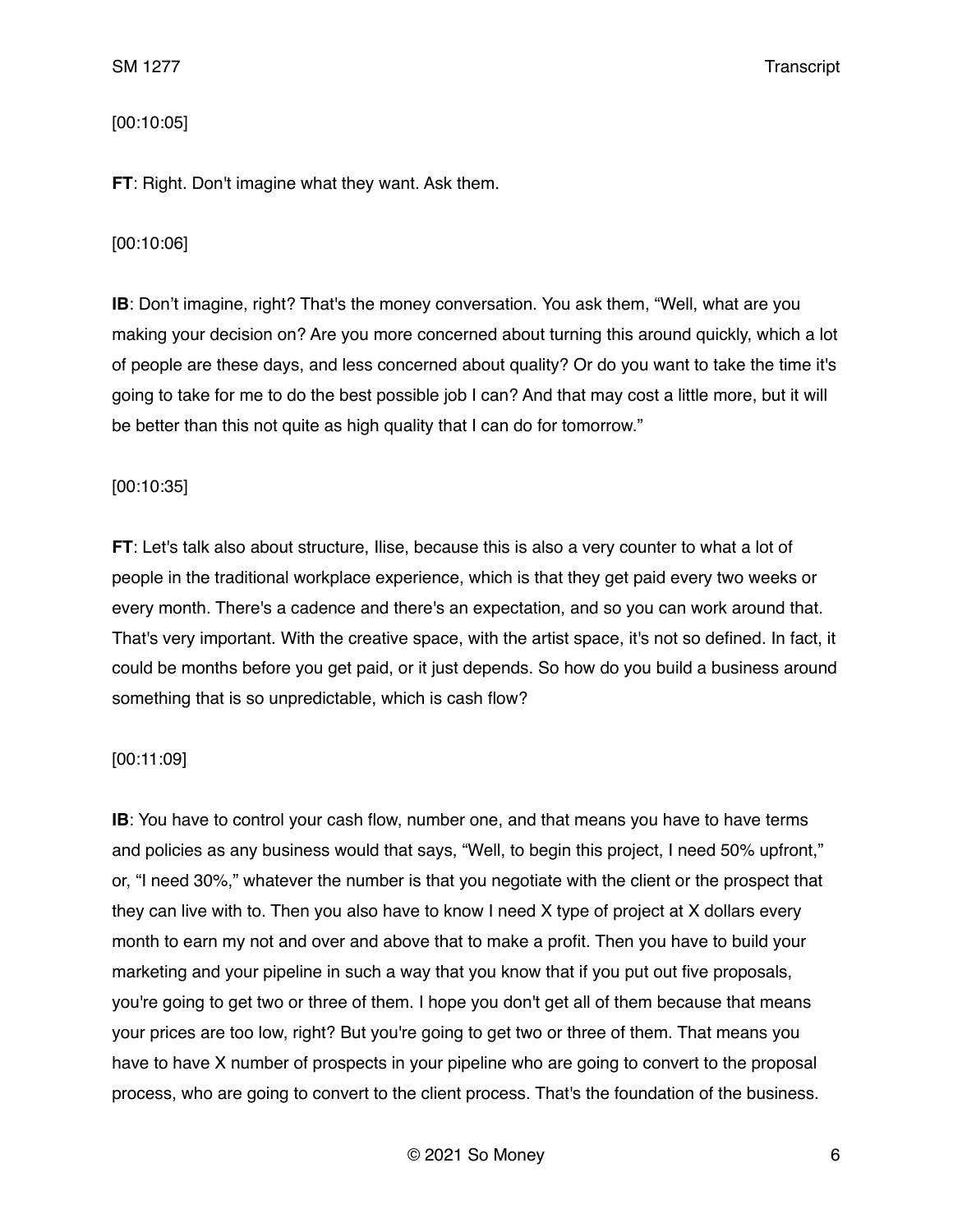## [00:12:08]

**FT**: You've been doing this for many, many years, Ilise. I have to wonder, did you learn this the hard way? Did you fall into these traps yourself? What's the backstory?

[00:12:20]

**IB**: Yeah. So I've been self-employed for almost 34 years now. The story is I was fired from my second job out of college and decided I was never working for anyone again. I just realized I was unemployable and that I would have to figure it out. I studied Spanish and French in college. Actually, I do feel like I'm using my language skills as I help artists and creative people translate their own work and value into a language that their clients and prospects can understand because often clients speak a different language than the creatives do. That's part of the problem.

Anyways, I have learned the hard way, yes. But both making the mistakes for myself but also because I coach so many people, I get to learn from all of their experiences too. Then I disseminate that information in my writing and podcast and all the publications.

## [00:13:19]

**FT**: So three decades of coaching and working in this space, what have creatives improved upon as technology advances? Some of these problems can just go away. You can outsource bookkeeping, you can outsource accounting, and you can even hire a financial officer or planner. But at the same time, maybe there are some problems that have endured, regardless of the generation and era that we're in. Good news, bad news, tell us what you're seeing that's improving and why. Then what still needs areas for improvement?

[00:13:50]

**IB**: When I started, there was no Internet. It was 1988. There was no World Wide Web, and the prevailing attitude was my work should speak for itself, and people will find me. That way, I don't

© 2021 So Money 7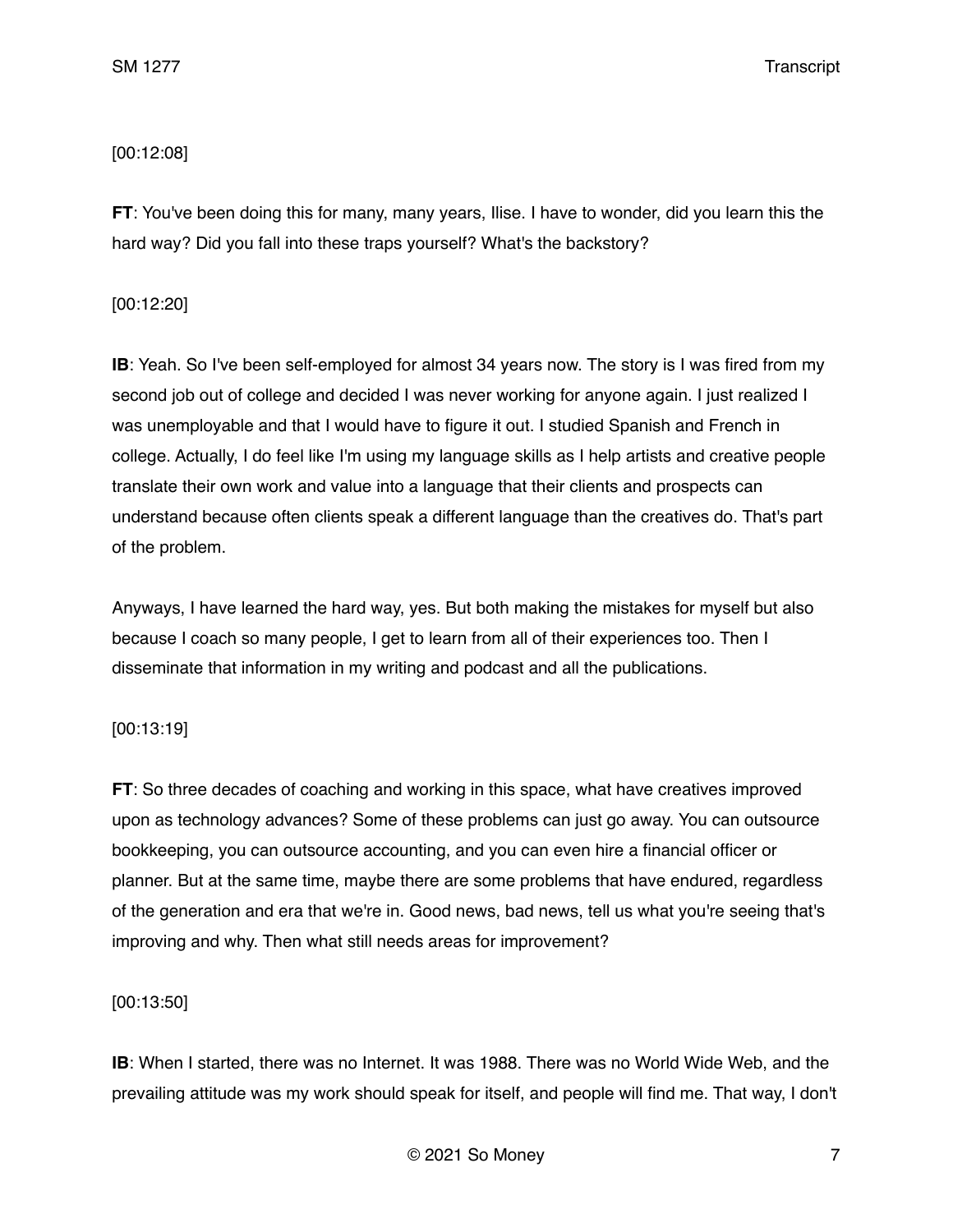have to promote myself, and people will find me, and they'll want me, and I won't have to do anything. That is not the case anymore. With the World Wide Web, the competition is, as they say, a click away. So there's much more competition, and therefore your work does not speak for itself, and people are not just automatically finding you.

So I think creatives have grasped that and gotten better at promoting themselves and at least understanding that I'm going to have to do something. I have a pet peeve about the phrase word of mouth. When I ask people how they market themselves, they say word of mouth like, "Sorry, that's not a marketing tool, right?" That's something that happens to you. It's very passive and it's kind of like taking whatever comes along. It's a euphemism for whatever comes along. So I think people realize that they really do have to take some action.

The problem then is that there are too many possible actions to take, and it's overwhelming. Should I do a podcast? Should I have an email newsletter? Should I do strategic networking? What should I do? So my challenge over the years is just to simplify it into a structure that people can adapt to their own comfort zone, basically, and their own style and creativity, and take what they need to do to build the business that they want that will take care of them.

Our mutual friend, Terri Trespicio, and I often talk about this idea. If you take care of your business, your business will literally take care of you. That is such a beautiful idea that we can have control over it, especially as women.

#### [00:15:52]

**FT**: Yes. Terri's episode, Unfollow Your Passion, aired just recently. Her book is coming out in December. She's the one who connected us, so shout out to Terri. You mentioned that there are so many pathways for marketing. I can't agree more with that and I find it even overwhelming, somebody who does feel like she has a handle on things most days. How do you identify your boundaries? I mean, this is actually where I thrive, I think, is like saying no to things. No, I won't do TikTok. No, I won't do a course. Not to say that I haven't experimented with those things but I have found that, very quickly, this is not for me. I have had the confidence to move on from that and maybe focus on, obviously, the podcast and other things. But what is the way, the method to sort of narrow it down for yourself?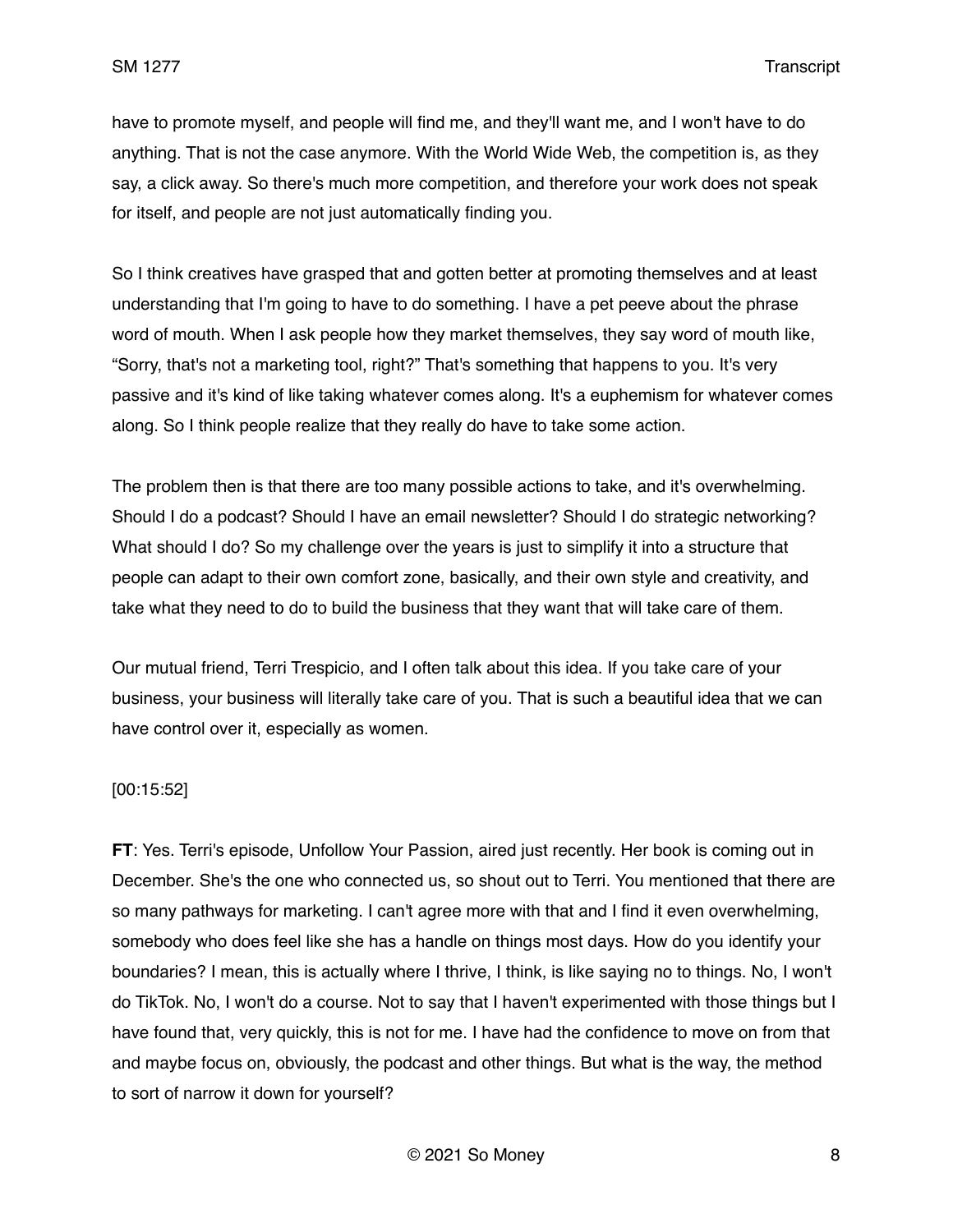## [00:16:45]

**IB:** Absolutely. I mean, I can outline the three most effective marketing tools for creative professionals, and it's no secret, and anyone can do them. It's just that part of the problem is knowing it isn't enough. You have to also figure out how to apply it to yourself. But I agree with you, first of all, that saying no to everything else and starting really simple and really small, just even with one of them first, and then adding the next and the next.

So the three tools are strategic networking, targeted outreach, and high-quality content marketing, and I'll define each one. Strategic networking is not just any old networking going to any old Chamber of Commerce meeting and doing a business card exchange. It's knowing exactly who you're looking for and where to find them. So that means you kind of have to have a niche or two or three, and know who your best prospects are. Those are the people you are most competent and confident to serve. That's your market.

So strategic networking is going where they go in a big room together, because I know we're going to soon be in big rooms together again, and having an opportunity to ask all sorts of questions, and hand out your business card, and collect business cards, and learn everything you need to know about those people. So that's strategic networking.

## [00:18:14]

**FT:** I love that. Kind of just give an example of how this has worked for me. I'm like a living, breathing example of this. So I used to run a workshop for authors to be. It wasn't necessarily for women. But I found over the years that it was like mostly women entrepreneurs who are making high six figures, seven figures, who would be willing to make this investment in my workshop to learn about the behind-the-scenes of major book publishing, meeting agents and so on. Boy, did I strategic market that. I learned that my friend, Ali Brown, has this –

[00:18:46]

## **IB:** I remember Ali.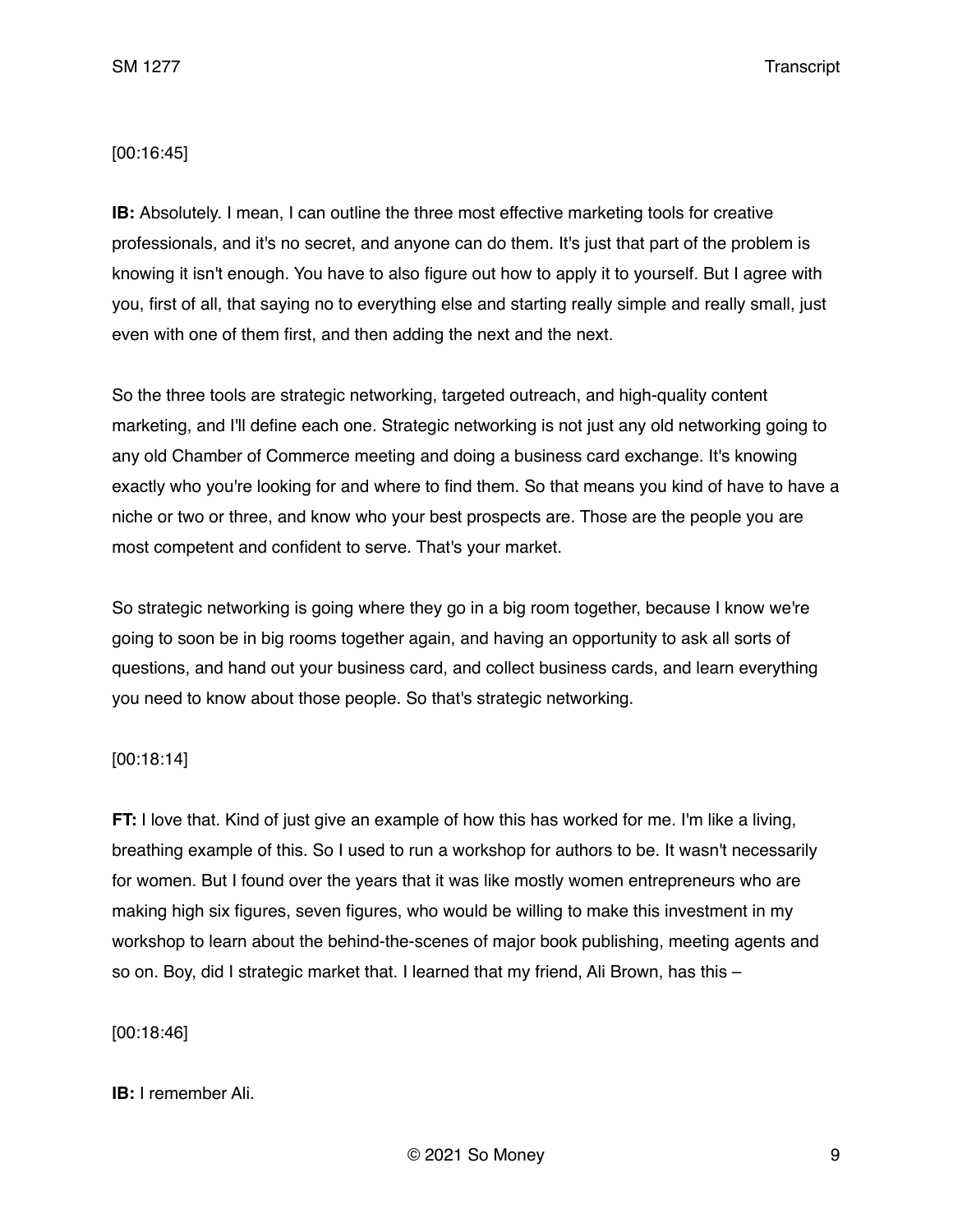### [00:18:46]

**FT:** Yeah. She has a high net worth event every year in Phoenix, attracting women who make seven figures. She invited me. She's like, "Just pay for your ticket down to Phoenix. And you'll be my special guest." It was an investment for me, hotel and the plane. But I was like, even if I get one person to sign up for my workshop or two, this will be time well spent. I got about 50% of my workshop attendees from this work, from her workshop. So I just had to believe and I was like, "I'm not coming home until I have some names," and took follow-ups. But it was a really  $q$  great time to  $-1$  got to spend time with these women and really explained the value of the workshop. So I followed your advice.

#### [00:19:36]

**IB:** Absolutely. Because it's all about relationships, marketing is all about relationships, and building relationships over time is how the work comes and evolves. People are just in way too much of a hurry these days, and they want it immediately. So if they go to an event and they don't walk away with a client or two, they're like, "That didn't work." I'm sorry. That's not how it works.

#### [00:19:59]

**FT:** Okay, step number two.

#### [00:20:02]

**IB:** So the second tool is targeted outreach. It used to be called cold calling, sometimes called warm calling. It is literally identifying your best prospects, doing your homework. Here's why I want to work with you. You reach out to them in a super-customized, hyper-personalized way to let them know why you've chosen them and how you can help them. Once is not enough, so you have to reach out a couple times and be liking and sharing their content on LinkedIn and other social platforms. Little by little, you get a little bit of their mental real estate, basically.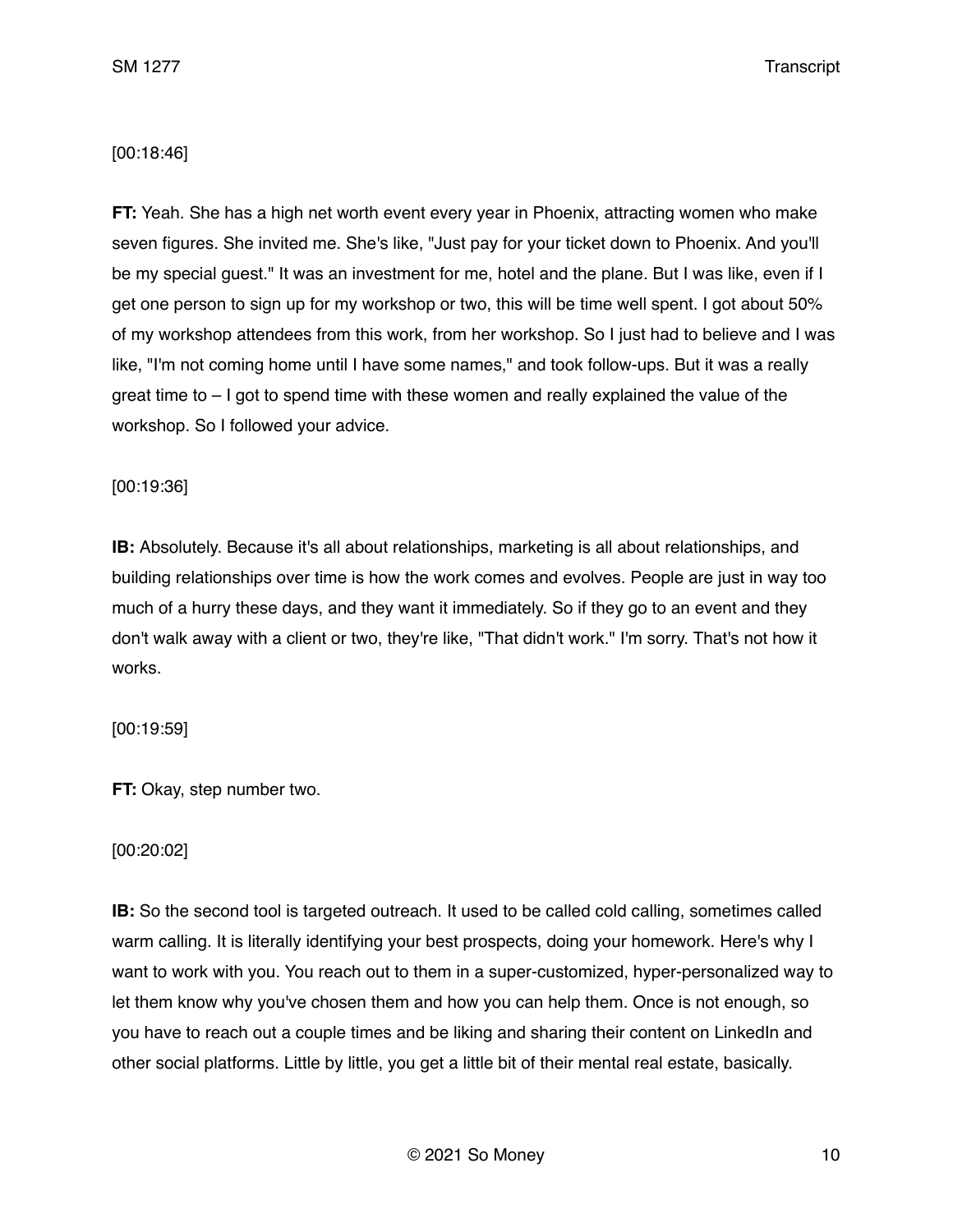That's what we're looking for, until their moment of need comes along, and then they already trust you because you've been in touch with them over time.

In that moment of need, they're like, "Oh, I know who we need to talk to." Or, "I have an email newsletter from that person, I'm not exactly sure why, in my inbox. I think I'm going to find it." So that's how targeted outreach works, and some of the people you meet in the strategic networking are also, a little overlap there, the people that you reach out to.

[00:21:12]

**FT:** That is great. Yeah, you have to – But also where you spend time is important, right? You can't be in all the places. So maybe it's LinkedIn versus Facebook.

[00:21:21]

**IB:** It should be LinkedIn.

[00:21:22]

**FT:** Even for creatives. I would think maybe Instagram or –

[00:21:26]

**IB:** No. Because their prospects are business people, marketers.

[00:21:28]

**FT:** Right. B2B. That's true. That's true. Good point. All right. And last, bring us home.

[00:21:34]

**IB:** Okay, so the high-quality. I sometimes like to call it bat signal pain point content marketing, right? So I mentioned an email newsletter. That's a piece of content marketing. That's the way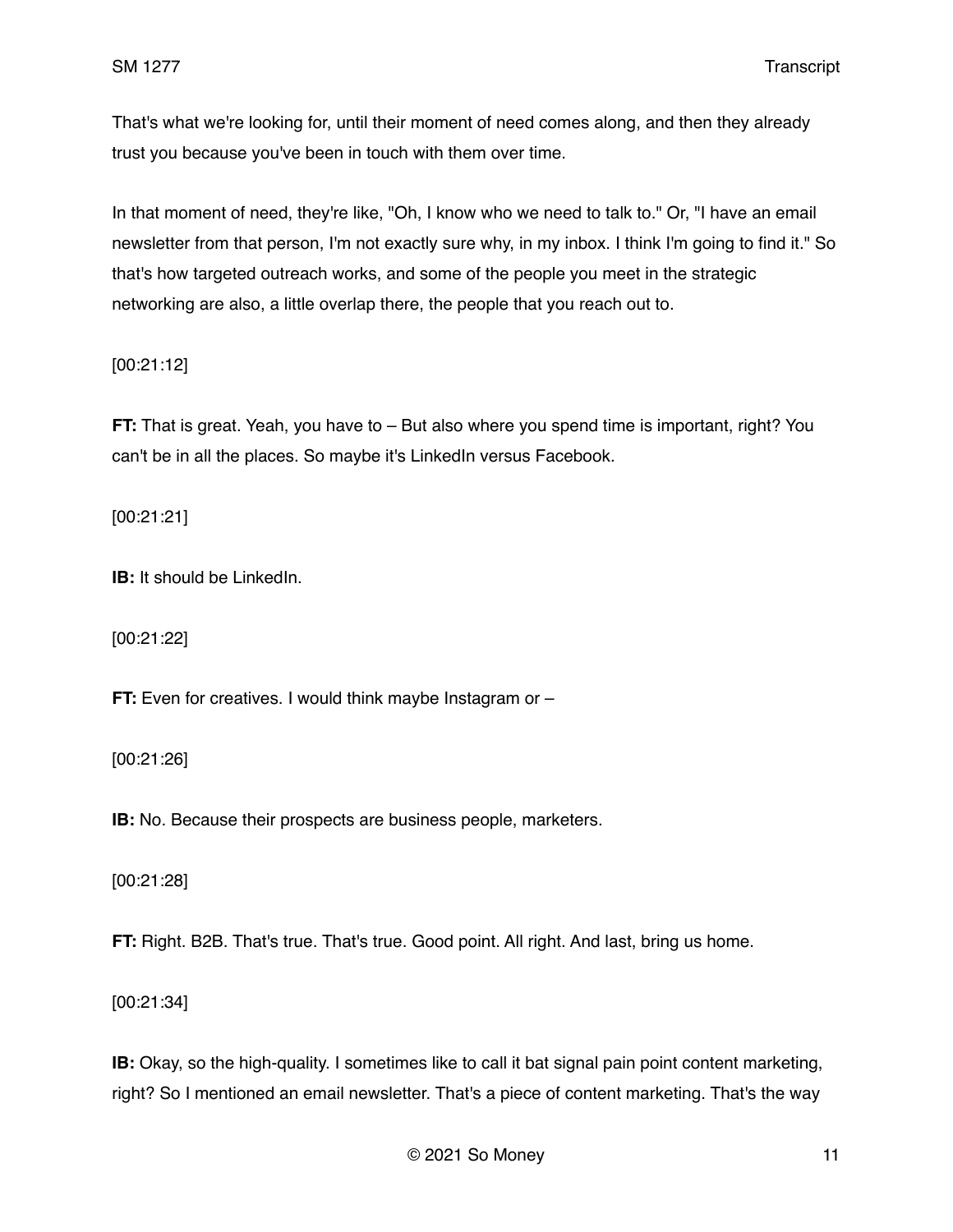you stay in touch over time with the people you met during your strategic networking and your targeted outreach, even if they never responded to you. You said, "All right, I'm sure you're busy. But I'm going to add you to my email newsletter list, and you're going to get these tips from me on a regular basis."

Then what's in the tips is high-quality pain point content, which it's not about what you know. It's about what you know they're struggling with. That's why they care because it's about them, and it's for them. Again, that makes them say this is exactly who we need.

[00:22:20]

**FT:** Yeah. Sometimes, spending time on those social platforms gives you the language that your constituents are using. So you literally play back their own words and –

[00:22:32]

**TB:** Regurgitate.

[00:22:32]

**FT:** Yeah, you regurgitate. I learned that as well.

[00:22:35]

**IB:** Absolutely. Then the thing that's funny about content marketing, people wrack their brains like, "Oh, my god. What am I going to write about?" Stop that. Open your ears, listen, and then just regurgitate what they're talking about and give them an idea or two.

[00:22:50]

**FT:** Yes. Read comments. Very, very helpful. It's sometimes the low-hanging fruit. I tell this to authors all the time. What should I write about? Well, obviously, you got to narrow it down. But sometimes, the narrowing down process is going into the review section on Amazon and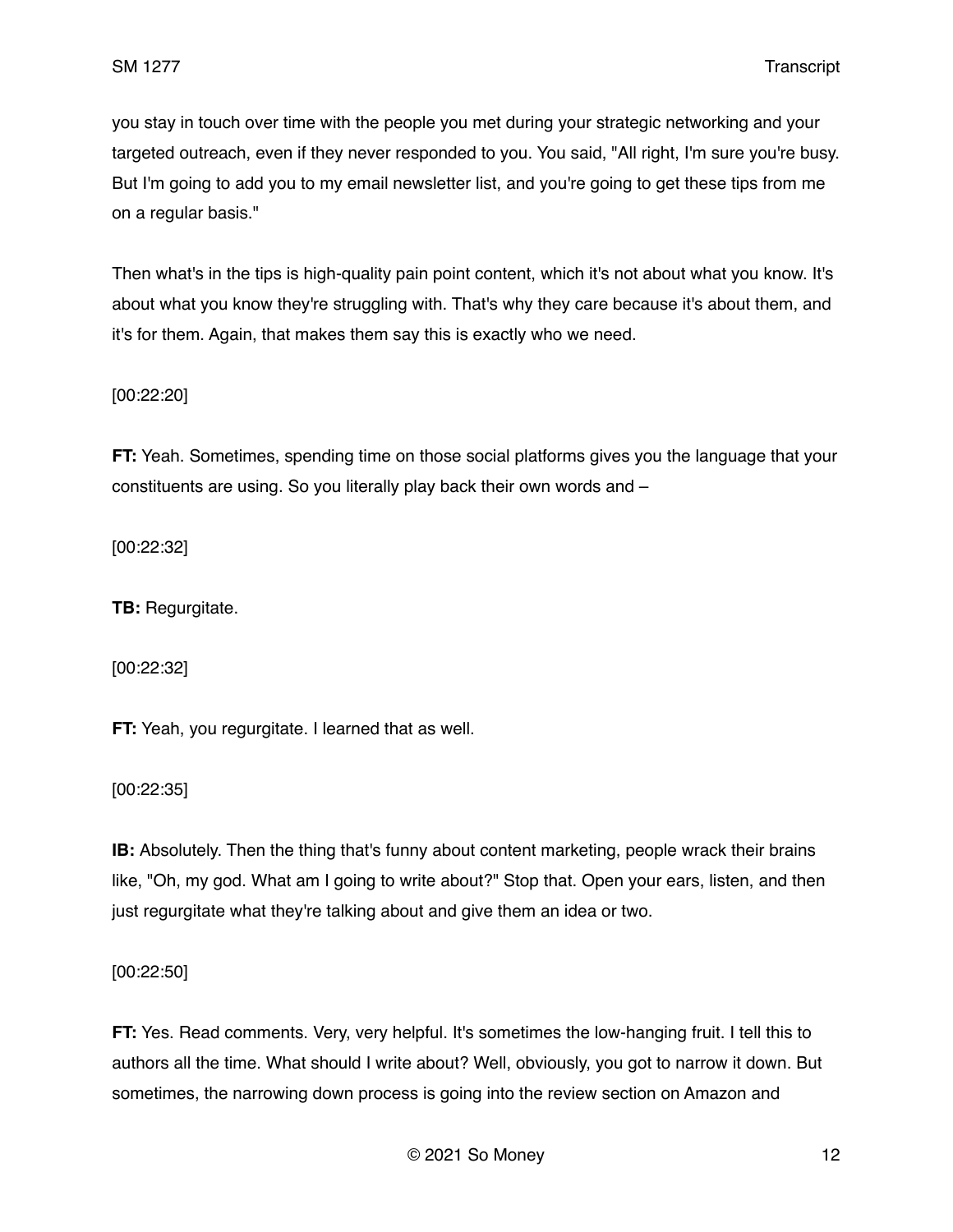reading the reviews of competing books or books that you want to emulate and seeing what did people not like about this book, or what was missing for them. That can be a place for you to fill that gap.

[00:23:19]

**IB:** That's the white space out there in the market. Yes.

[00:23:22]

**FT:** Before you go, though, I would like to talk about long-term strategic planning for creatives. So we know you've been very helpful in kind of walking us through the now, and how to sort of set up, and get on a flow, and own your value. But what about things like retirement, and 5 years from now, 10 years from now, being adaptable to change, right? We saw many creatives in the pandemic. Some thrived and some went out of business. So preparing for the future financially and structurally, what's your advice?

[00:23:58]

**IB:** Well, to me, the simplest thing to do is you build your retirement savings into your pricing. So you're going to have 20% profit, let's say, and 20%, whatever the percentage is, for retirement. You just make sure that you're covering yourself in your pricing. Then you just put it away, put it away every single month, and it will grow. That's what happened to me.

[00:24:21]

**FT:** Just be deliberate. Don't tell the client what that's for. That's a line item that's between you and yourself.

[00:24:24]

**IB:** It's none of their business. Yeah, exactly.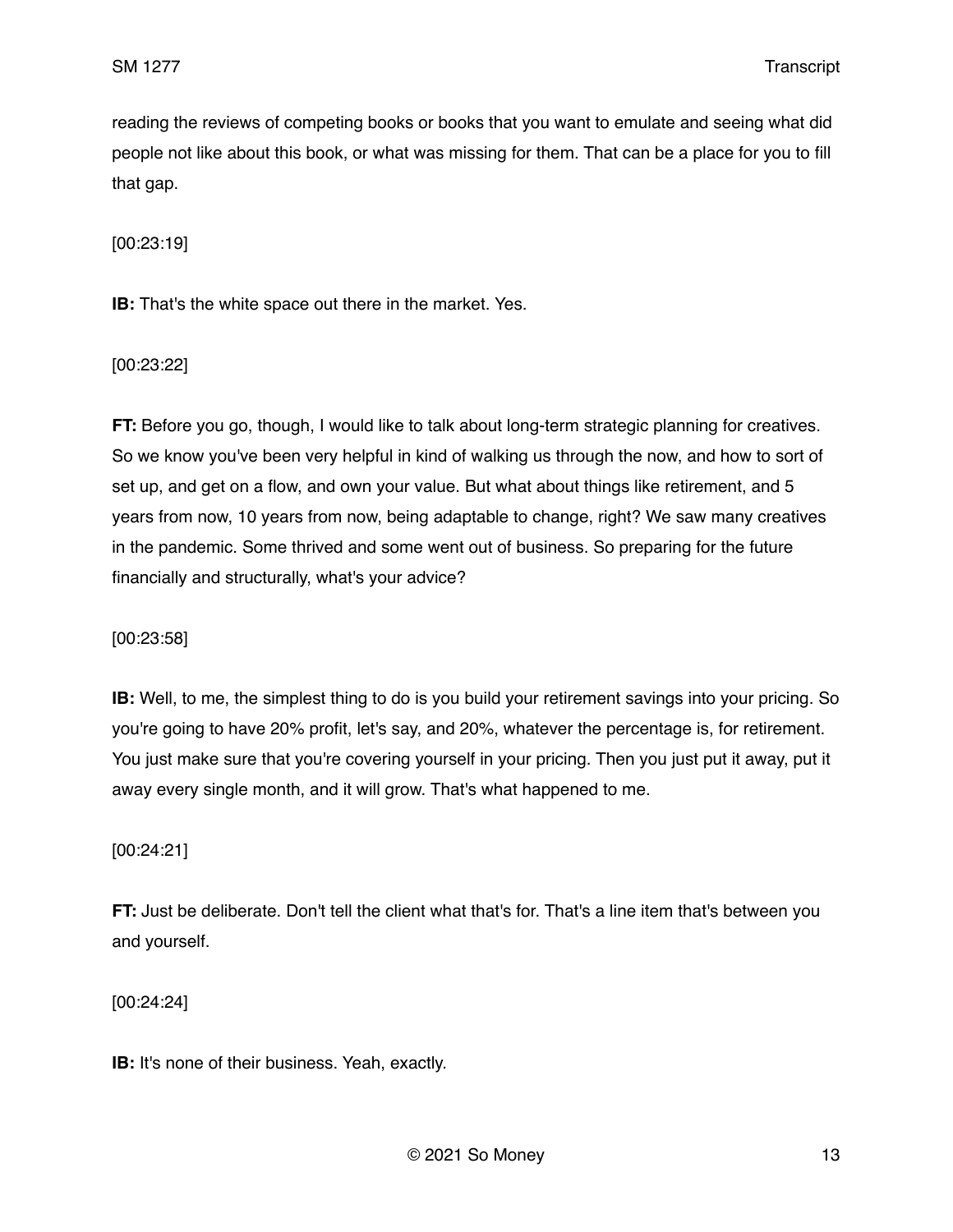[00:24:30]

**FT:** Brilliant. Thank you so much. Ilise Benun, so helpful. You have so many books, so much content. You have a podcast. Tell us where we can find you.

[00:24:38]

**IB:** Everything is at marketing-mentor.com.

[00:24:41]

**FT:** Don't forget that dash. Marketing-mentor.com. We'll also have that link on our website. Ilise, thank you so much. Great advice as we try to end the 2021 year on a positive note and start the next year with momentum. Thank you.

[00:24:55]

**IB:** My pleasure, Farnoosh.

[END OF INTERVIEW]

[00:24:59]

**FT:** Thanks so much to Ilise for joining us. Her book, she's got many of them, but I think the one that will be most applicable to our audience, *The Creative Professional's Guide to Money*. You can learn more about her work at marketing-mentor.com. If you go to the So Money podcast website, we have a special link. It's a little bit of a long link, so I'm not going to say it here. But go to the site. We've got a special link for Ilise's simplest marketing plan, where she goes deep into the three most effective marketing tools for creative professionals. She teased a lot of that on the episode, but the full explanation on our website. Get the link for the simplest marketing plan.